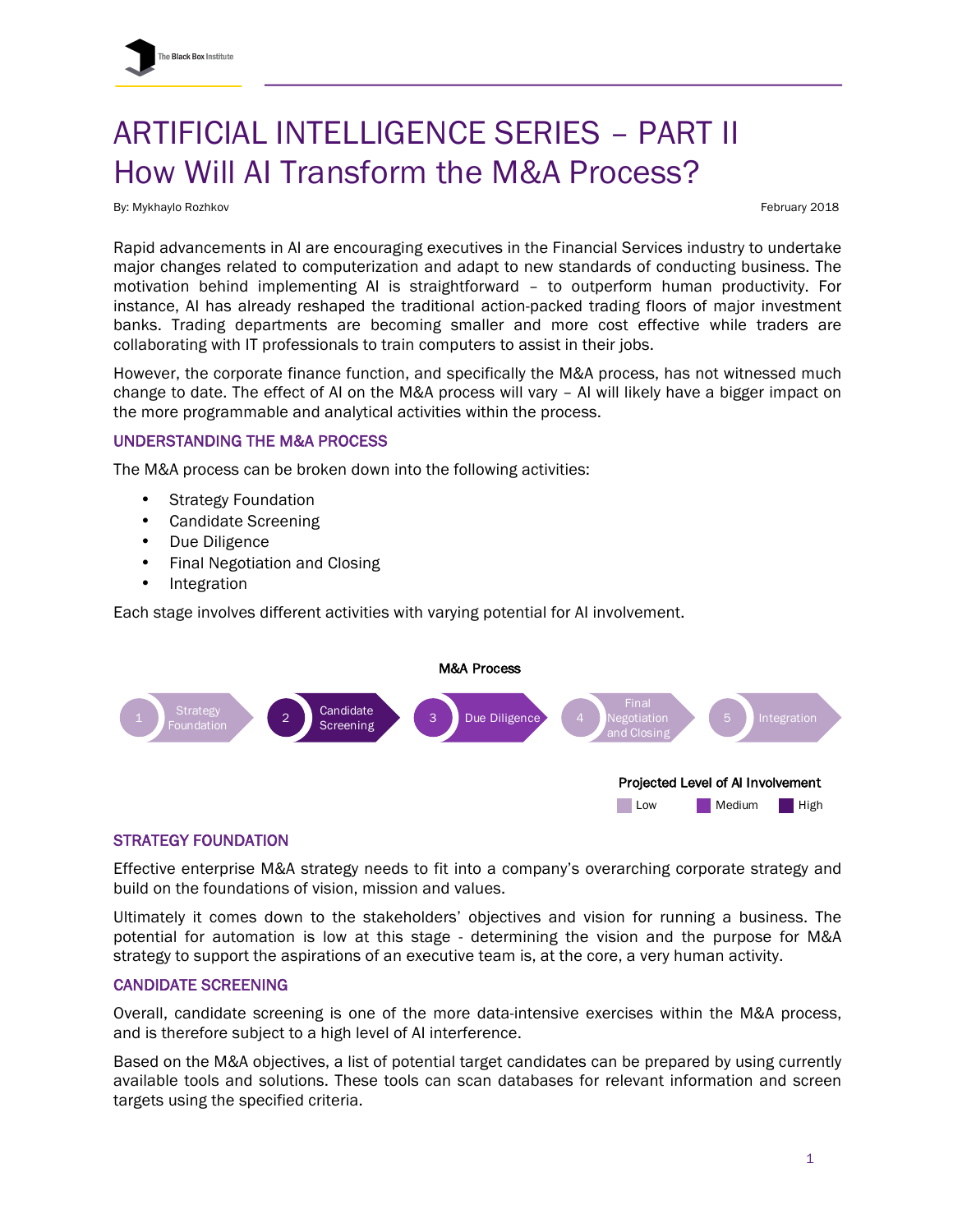More advanced machine learning techniques such as Natural Language Processing  $(NLP)^1$  can potentially be applied to this process in the future. In the future, we may be able to teach computers to interpret the most essential information about the target through its website, MD&A reports, financial statements, social media profiles and other resources to significantly reduce the need for human involvement. For example, NLP could be able to extract core values of the target and see how well they match with the values of the acquiring company.

# DUE DILIGENCE

The Due Diligence stage involves a closer examination of the target for a potential fit. The due diligence process can be split into distinct categories: financial, operational and legal.

- *Financial diligence.* Financial analysis and company valuation are both numerical and largely standardized exercises that can be digitized. Human element may be beneficial when valuation inputs and assumptions related to growth are required which in turn entail an opinion of the future performance of the markets and the company. However, hedge funds and mutual funds have started implementing fully quantitative valuation strategies and we expect it is only a matter of time when M&A professionals will go the same road.<sup>2</sup>
- *Operational and legal examination.* Operational and legal assessments deal will many qualitative factors that ultimately determine the fit between two parties. This stage of examination can be quite challenging to adapt to AI because of the qualitative judgements involved. In certain cases, managers may even need to conduct site visits to evaluate the state of affairs. This stage can be very time consuming and expensive, yet it is vital as it helps identify red flags that can get in the way of completing a deal.

Overall, the potential for AI implementation is high for numerical and standardized assessments, however there are essential human tasks involved in the process.

# FINAL NEGOTIATION AND CLOSING

The process of negotiations is often continuous throughout the transaction and therefore can occur before and during the due diligence stage. However, it is upon the outcome of confirmatory due diligence when the final negotiation and closing begins. This is where humans, and specifically M&A advisors play a big role. The greatest value advisors provide is in managing people's relationships and expectations: bringing firms together, building trust and finding common ground through negotiations. A lot of psychology and mediation is involved in this process, which is largely irreplaceable by machines. To illustrate the significance of managing human behavior, a study titled "Will Robots Take My Job?" estimates the probability of a profession of psychologist being replaced by AI at 0.43%.3 Psychology plays a big part in a negotiation process which is why the potential for AI implementation for now is low.

### INTEGRATION

Post-merger integration is largely a complex process involving many operational, legal and procedural aspects. Most importantly this process requires change. While AI may be able to assist in creating merger plans, human intervention is required to manage change, especially in areas involving bridging corporate cultures and designing a new organization.

### FINAL THOUGHTS

 

While there are lots of opportunities for AI implementation in the M&A process, humans are still pertinent to the various activities. AI may increase the speed and efficiency of the M&A process, whereas an input from a professional advisor will continue to add value during strategy formulation,

<sup>1</sup> http://searchbusinessanalytics.techtarget.com/definition/natural-language-processing-NLP

<sup>2</sup> https://www.ravenpack.com/blog/jpmorgan-valuation-strategies-machine-learning-sentiment/

<sup>3</sup> https://willrobotstakemyjob.com/19-3039-psychologists-all-other